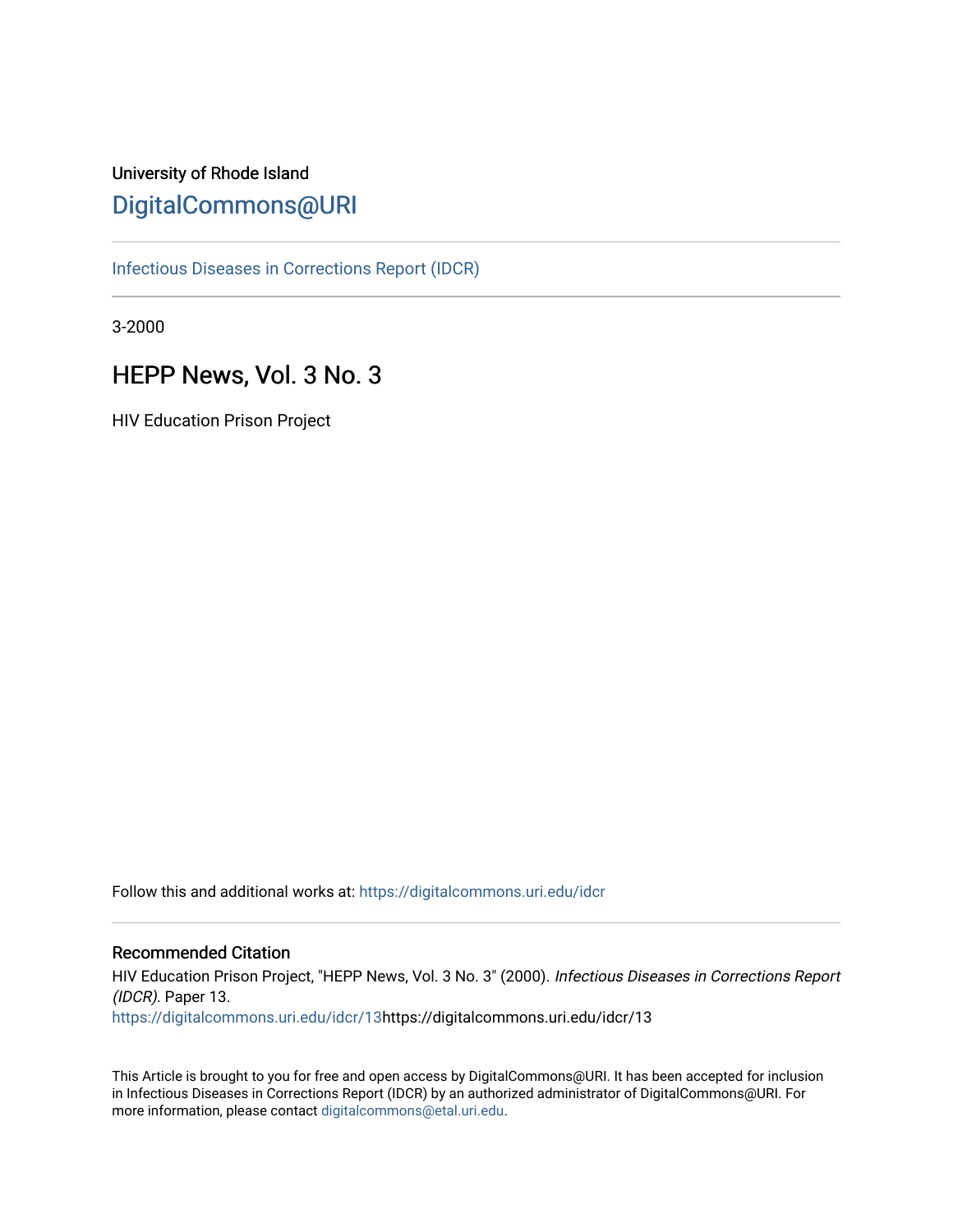

Sponsored by the Brown University School of Medicine Office of Continuing Medical Education and the Brown University AIDS Program.

## **ABOUT HEPP**

*HEPP News, a forum for correctional problem solving, targets correctional administrators and HIV/AIDS care providers including physicians, nurses, outreach workers, and case managers. Published monthly and distributed by fax, HEPP News provides up-to-the-moment information on HIV treatment, efficient approaches to administering HIV treatment in the correctional environment, national and international news related to HIV in prisons and jails, and changes in correctional care that impact HIV treatment. Continuing Medical Education credits are provided by the Brown University Office of Continuing Medical Education to physicians who accurately respond to the questions on the last page of the newsletter.* 

## **EDITORS**

**Anne S. De Groot, M.D.** *Director, TB/HIV Research Lab, Brown University School of Medicine*

**Frederick L. Altice, M.D.** *Director, HIV in Prisons Program, Yale University AIDS Program*

**Joseph Bick, M.D.** *Chief Medical Officer, HIV Treatment Services California Department of Corrections California Medical Facility, Vacaville*

**Faculty Disclosure**  In accordance with the Accreditation Council for Continuing Medical Education Standards for Commercial Support, the faculty for this activity have been asked to complete Conflict of Interest Disclosure forms. Disclosures are listed at the end of articles. All of the individual medications discussed in this newsletter are approved for treatment of HIV unless otherwise indicated. For the treatment of HIV infection, many physicians opt to use combination antiretroviral therapy which is not addressed by the FDA.

*HEPP News is grateful for the primary support of Agouron Pharmaceuticals and the additional support of Roche Pharmaceuticals and Glaxo Wellcome through unrestricted educational grants.*

# **Screening and Prevention of Tuberculosis in Correctional Facilities**

#### **Elsa Villarino, M.D.**

*Chief, Therapeutic and Diagnostic Studies Unit, Research and Evaluation Branch, Division of Tuberculosis Elimination, Centers for Disease Control and Prevention*

In 1998, 3.6% (5,874/100,000) of all active M. tuberculosis (TB) cases reported in the United States were residents of correctional facilities - a TB case rate that is 50 times that of non-incarcerated individuals (1). This high proportion of cases is due to a combination of factors, including the high prevalence of TB infection in the incarcerated population, aggressive case finding among a high-risk group that often has limited access to other health care services, and the ready transmission of TB in these congregate living environments.

*3.6% of all active M. tuberculosis cases (TB) reported in the United States were residents of correctional facilities - a TB case rate 50 times that of non-incarcerated individuals.*

The factor that most increases the probability that TB infection will progress to active disease is immune deficiency, such as that caused by coinfection with HIV. At year-end 1996, 21,799 (2.3%) of all state and federal prison inmates were known to be infected with HIV (2). The overall rate of confirmed cases of AIDS among the nation's prison population (0.54%) was six times the rate in the U.S. population (0.09%) Thus, one reason residents of correctional facilities have a high risk for TB disease is that a disproportionately high number of them have HIV infection.

The Advisory Council for the Elimination of Tuberculosis (ACET) has recently published a document that advocates developing, implementing, and focusing strategies for TB control among segments of the population identified as having a high TB risk. (3). One strategy that will be reviewed in this article is maintaining aggressive policies for screening the inmates for TB infection, and initiating and completing therapy regimens for latent M. tuberculosis infection (MTB infection) when indicated. Updated guidelines highlighting new regimens and clinical practices for persons with MTB infection are scheduled for release this spring in *MMWR* and the *American Journal of* Respiratory Critical Care in Medicine (4)<sup>1</sup>. This article discusses current guidelines for treating and preventing TB in corrections<sup>2</sup>.

**Initial Tuberculosis Screening** The following procedures should be used for the initial screening of inmates, depending on their length of stay in the facility and the type of facility (5, 6). According to the Essential Standard P-32 of the National Commission on Correctional Health Care Prison Standards, symptom screening should be done during intake for all new inmates, regardless of anticipated length of sentence ("Standards" available at www.ncchc.org). Any inmate with symptoms suggestive of TB (chronic productive cough, fever, and/or weight loss) should be immediately placed in a negative pressure respiratory isolation room (TB isolation room) and promptly evaluated for TB disease. In addition, tuberculin skin test (TST) screening of all inmates without a documented positive Mantoux skin test result should be mandatory, although this may not be feasible for short-term inmates. Persons with a positive skin test reaction should receive a chest radiograph, a thorough medical evaluation, and consideration for therapy for latent TB infection once active TB is ruled out. Inmates known to have HIV infection should have a chest radiograph as part of the initial screening, regardless of their TST status.

To prevent transmission in some large jails, TB control officials should consider using on-site chest radiography in addition to skin testing to screen all inmates for TB disease at entry into the facility<sup>3</sup>. Such screening is particularly important for large jails where a combination of risk factors (i.e., an incarcerated population with a very high incidence of TB infection and disease, a high prevalence of HIV infection and drug injection, and a rapid turnover of inmates that make TSTbased screening inefficient) are present. Jail officials should consult the local TB control officer for assistance in assessing the need and cost-effectiveness of such screening.

#### *Continued on page 2*

| WHAT'S INSIDE |  |
|---------------|--|
|               |  |
|               |  |
|               |  |
|               |  |
|               |  |
|               |  |

Brown University School of Medicine | Providence, RI 02912 | 401.863.2180 | fax: 401.863.1243 | www.hivcorrections.org *If you have any problems with this fax transmission please call 800.807.2070 or e-mail us at ccg@ccgnetwork.com*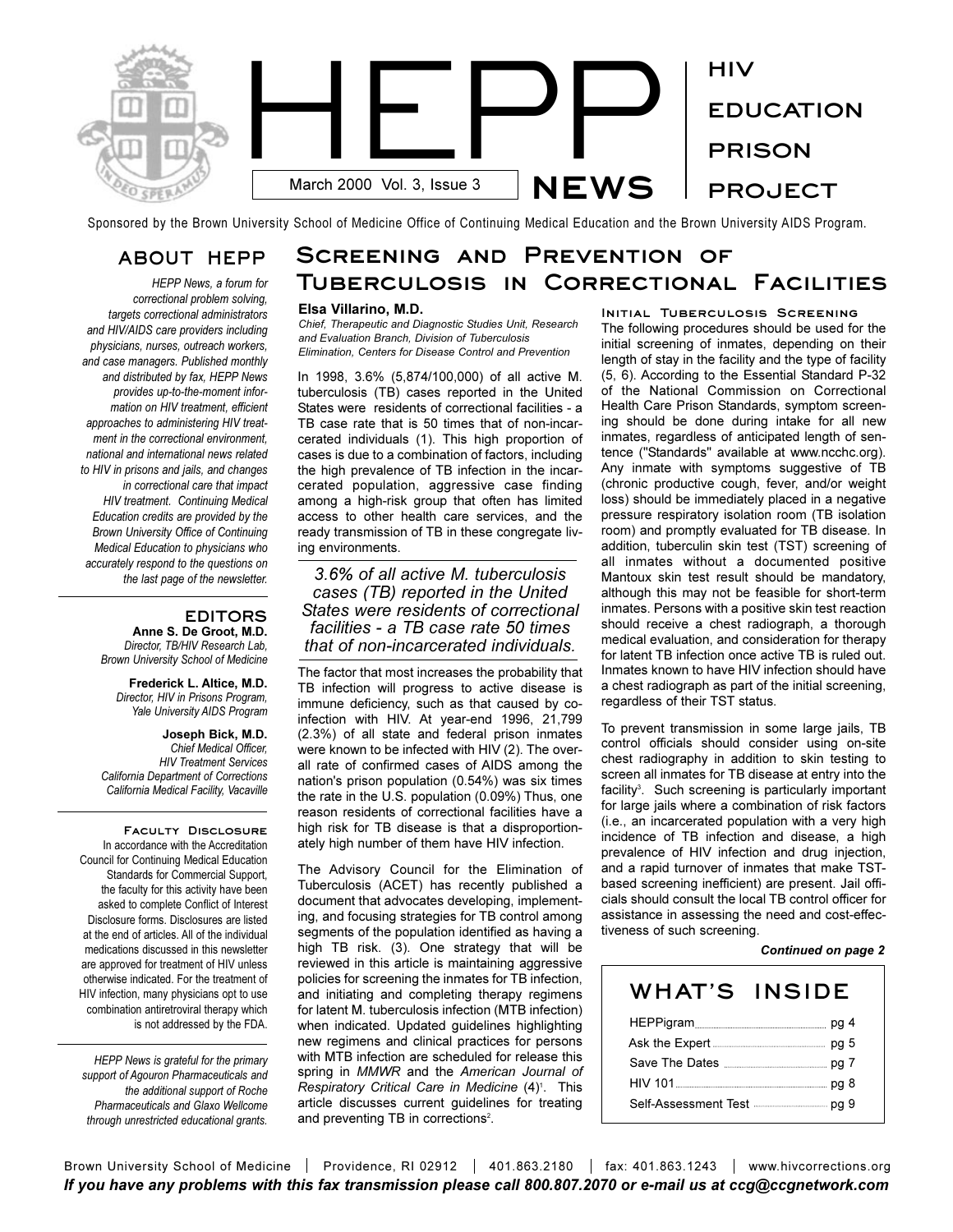#### **Screening of TB...**  *(continued from page 1)*

#### **Follow-up Screening**

Long-term inmates who have a negative skin test reaction at intake should be skin tested annually to detect skin test conversions. Persons with a documented positive TST result who have not previously received a course of therapy for MTB infection and who do not qualify for MTB prophylaxis should be screened each year for symptoms of TB disease (see qualifications below). Annual chest radiographs are not necessary for the routine follow-up of infected persons, providing a qualified health provider interviews the patient for symptoms of TB disease.

#### **Diagnosis of Latent Mycobacterium Tuberculosis Infection**

A positive skin test reaction in a person without symptoms or signs suggestive of TB disease is considered indicative of latent MTB infection. Whenever latent TB infection is suspected, an evaluation to rule out active TB and assess the need for treatment of latent TB infection should be conducted. This evaluation consists of a medical history, physical examination, chest radiography, and, when indicated, bacteriologic studies. HIV testing is also recommended. Any inmate who has symptoms suggestive of TB should be immediately placed in a TB isolation room and promptly evaluated for TB disease. Inmates should not be returned to the general prison housing, until infectious TB disease has been ruled out by qualified medical personnel (See Isolation Guidelines, HEPP News, March 1999).

Correctional facility inmates who have a positive skin test and no symptoms or signs of active TB who are candidates for therapy include:

#### *TST>5mm*

 $\bullet$  Persons known to have or suspected of having HIV infection, including persons who inject drugs and whose HIV status is unknown

 $\bullet$  Close contact of a person with infectious TB **• Persons who have chest radiograph find**ings suggestive of previous TB and who have received inadequate or no treatment

#### *TST>10mm*

**e** Persons who inject drugs and are known to be HIV negative

**•** Persons with certain medical conditions (diabetes mellitus, silicosis, low body weight, etc.) that might increase risk of TB disease

#### *Converter*

**• Persons whose TST reaction converted** from negative to positive within the past 2 years (=10mm increase if younger than 35; =15mm increase if older than 35.) (6)

**Treatment for MTB Infection** The new guidelines simplify treatment by setting the same duration of dosing regardless of whether patients are co-infected with HIV, by increasing the options for using intermittent (i.e., twice weekly) regimens, and by recom-

#### **Table 1. TB Medication Daily and Twice-Weekly Dosing**

| <b>TB Medication</b><br>(DOTS recommended) | <b>Daily Dose</b><br>(mg/kg body weight) | <b>Twice-Weekly Dose</b> |
|--------------------------------------------|------------------------------------------|--------------------------|
| Isoniazid                                  | 5 (4-6) up to 300mg                      | 15 (13-17)               |
| Rifampin                                   | 10 (8-12) up to 600mg                    | $10(8-12)$               |
| Pyrazinamide                               | 25 (20-30) up to 2.0g                    | 50 (40-60)               |
| Streptomycin                               | 15 (12-18) up to 1.0g                    | $15(12-18)$              |
| Ethambutol                                 | 15 (15-20)                               | 45 (40-50)               |

*Adapted from the World Heath Organizations publication: Treatment of Tuberculosis: Guidelines for National Programs. Second ed. 1997.*

#### mending the use of Rifampin-based shortduration (i.e., 2-4 months) drug regimens (7). Implementation of the new MTB infection management recommendations may lessen some of the continuing problems with adherence to MTB infection treatment in correctional settings. The major changes and additions, some important background information, and the potential applicability of the new guidelines for correctional facility-settings are summarized here.

#### **Treatment Options** (See Table 1)

*1.Isoniazid for treatment of MTB infection* For all persons deemed to be candidates for MTB infection therapy, regardless of age, and HIV serostatus, the preferred regimen is INH daily for at least 9 months. ACET based this decision on: (1) a review of the findings from prospective, randomized clinical trials conducted in HIV-negative persons that show that 12 months of INH treatment is more effective than 6 months for the prevention of active TB; (2) the results of subanalysis of some of these trials that showed that maximal beneficial effect of INH was mostly associated with therapy that lasted for at least 9 months, and minimal additional benefit was observed for clinical trial participants who had longer (i.e., 12 months) therapy duration; and (3) HIV status is not a significant factor in the effectiveness of TB prophylactic regimens (8-13). Thus, whenever possible, correctional facilities with longterm stays should opt for using a 9-12 month INH regimen for inmates who are deemed eligible for treatment of MTB infection. This treatment may be administered daily or twice weekly under directly observed therapy (DOT).

#### *2. Rifampin and Pyrazinamide for treatment of MTB infection*

The 2-month daily regimen of rifampin and pyrazinamide (PZA) is recommended based on a prospective randomized trial of treatment of MTB infection in HIV-infected persons that showed the 2-month regimen to be similar in safety and efficacy to a 12-month regimen of INH. A similar large-scale clinical trial has not been conducted in HIV negative persons; however, the antituberculosis activity of rifampin and PZA is not expected to differ for those with HIV infection and those without HIV infection. Some experts recommend that the 2-month regimen of daily rifampin and PZA also be given by DOT, which can consist of five observed and two self-administered doses each week.

*3. Treatment of INH-Resistant TB Infection* Some alternative options for therapy for MTB infection are recommended for use in special situations. For example, for contacts of patients with Isoniazid-resistant, rifampin-susceptible TB, the recommended regimen is Rifampin and Pyrazinamide given daily for 2 months; however, for patients with intolerance to Pyrazinamide, Rifampin given daily for 4 months is recommended. A 4-month Rifampin regimen is recommended based on the efficacy of a similar regimen in both a prospective randomized trial of tuberculin-positive persons with silicosis and non-randomized trial in persons exposed to persons with Isoniazid-resistant TB.

#### *4. Treatment of MTB Infection in those receiving antiretroviral therapy*

Complex pharmacologic interactions occur when rifamycins (Rifampin & Rifabutin) are coadministered with some antiretroviral agents, notably protease inhibitors and non-nucleoside reverse transcriptase inhibitors. These drug-drug interactions may result in either an increase or decrease of the blood levels of both rifamycins and antiretrovirals, leading to adverse effects such as a decrease in antiretroviral activity or drug toxicities. Thus, therapy for active TB or MTB infection with rifamycins in HIV-infected persons should always be done in consultation with a physician experienced in the care of patients with TB and HIV co-infection. Except for Efavirenz, Rifampin use is to be avoided with PIs and NNRTIs (see HEPPigram on page 4).

#### **Clinical and Laboratory Monitoring During Therapy for MTB Infection**

Before the start of treatment for MTB infection, all inmates should receive a clinical evaluation. They should also receive follow-up evaluations for questioning about side effects and a brief physical assessment to check for signs of hepatitis at least monthly (if receiving Isoniazid alone or Rifampin alone) and at 2, 4 and 8 weeks (if receiving Rifampin and Pyrazinamide). Inmates should be educated about the side effects associated with treatment of MTB infection and at each visit reminded of the need to stop treatment and promptly report to medical personnel if signs and symptoms of hepatoxicity appear (e.g., anorexia, abdominal pain, nausea, vomiting, change in color of urine and feces, jaundice).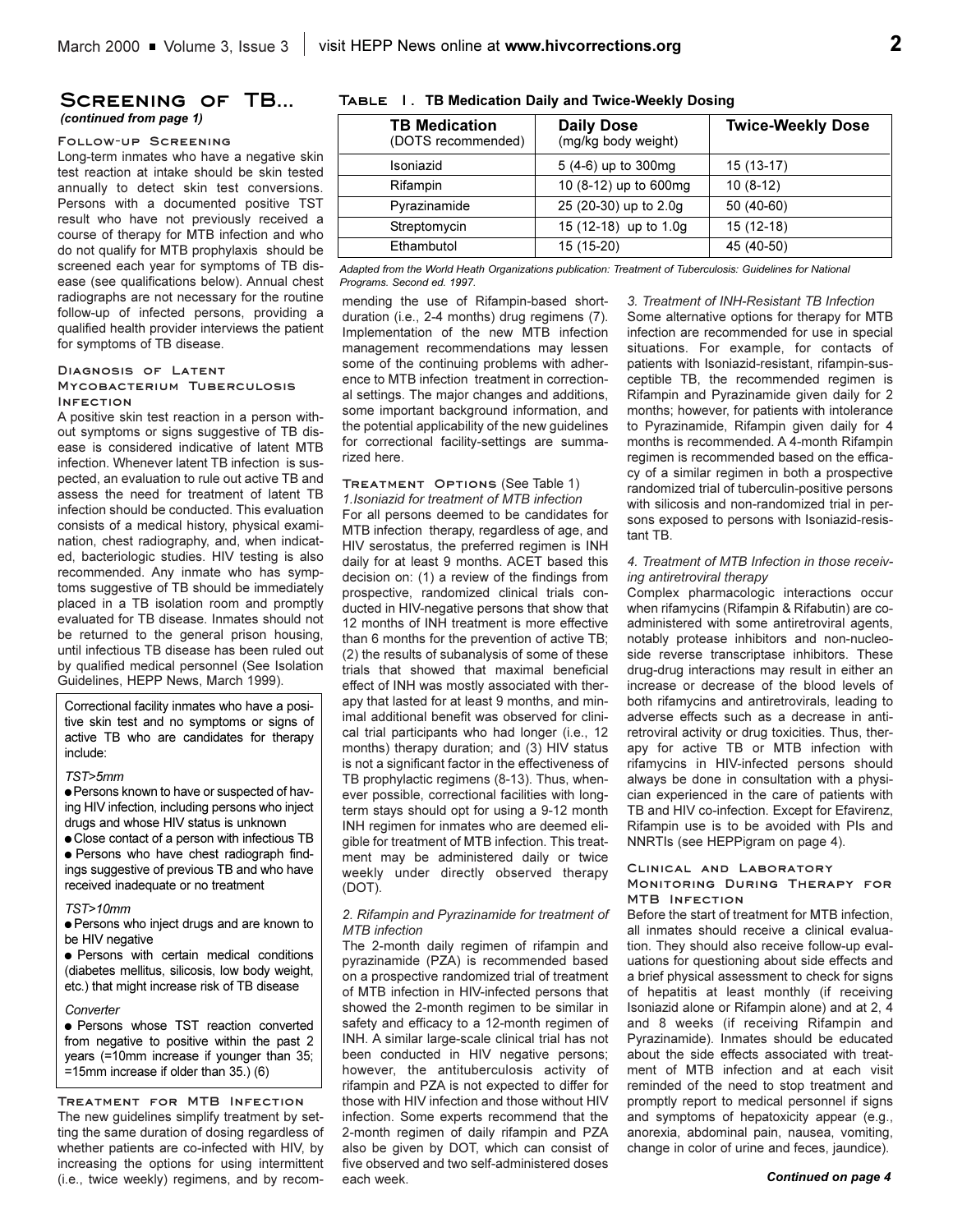# **Letter from the Editor**

#### *Dear Colleagues,*

*The Ides of March are upon us, and just as in Julius Caesar's time, tuberculosis remains a worldwide scourge. Dramatic decreases in MTB case rates and deaths in the USA this past century belie the worldwide situation. Globally, one person is infected with MTB every second, there are three million MTB related deaths every year, and an estimated one-third of the population is infected with MTB. Rising rates of active MTB among those co-infected with HIV, increasing reports of multiple drug-resistant MTB, and logistical problems associated with the provision of expensive long-term, multi-drug therapy to those least able to afford it, contributed to the World Health Organization's decision to designate MTB as a global emergency in 1995.*

*Our incarcerated patients often do not readily access healthcare in the free world. We in corrections, therefore, have a unique opportunity and responsibility to make a major public health impact in the area of MTB prevention and treatment. Certainly the Advisory Council for the Elimination of Tuberculosis' goal of worldwide eradication of MTB by 2010 will not be met without the coordinated efforts of all of us working in correctional healthcare!*

*This month's HEPP News features an article by Elsa Villarino, MD on the Screening and Prevention of TB in Correctional Facilities. Staff testing and strategies for the management of the less cooperative inmate/patient such as those with co-morbid mental illness will be addressed in a future issue. Also this month is a table detailing significant pharmacokinetic interactions between ART and rifamycins; a Heppigram outlining management of MTB in the HIV-infected patient, reports from the 7th Conference on Retroviruses and Opportunistic Infections, and a patient scenario involving an individual co-infected with HIV and MTB. After reviewing this issue, readers should be able to identify candidates for TB screening and treatment, know which TB and HIV medications to recommend and how to manage TB patients co-infected with HIV, and be familiar with the latest updates concerning TB from the 7th Conference on Retroviruses and Opportunistic Infections.*

*As always, we encourage your comments and suggestions for future HEPP news topics.*

*Sincerely,*

mol Bick

*Joseph Bick, M.D.*

The editorial board and contributors to HEPP News include national and regional correctional professionals, selected on the basis of their experience with HIV care in the correctional setting and their familiarity with current HIV treatment. We encourage submissions, feed-back, and correspondence from our readership.

> **Senior Advisors** Theodore M. Hammett, Ph.D.

*Abt Associates*

Ned E. Heltzer, R.Ph., M.S. *Prison Health Services, Inc.* Ralf Jurgens

*Canadian AIDS Law Legal Network* David P. Paar, M.D.

*University of Texas Medical Branch* Joseph Paris, Ph.D., M.D. *CCHP Georgia Dept. of Corrections* 

Khurram Rana, Pharm. D.

*University of RI Medical School* David Thomas, J.D., M.D. *Florida Dept. of Corrections*

Lester Wright, M.D. *New York State Dept. of Corrections*

**Managers**

Dennis Thomas *HIV Education Prison Project* Michelle Gaseau

*The Corrections Connection* **Layout**

Kimberly Backlund-Lewis *The Corrections Connection*

**Promotion and Distribution**

Amanda Butler *Cimon Consulting Group*

**Editorial Associate** 

Elizabeth Stubblefield *HIV Education Prison Project* **Associate Editors**

Betty Rider, M.A., M.S. *North Carolina Division of Prisons* Anne C. Spaulding, M.D. *Brown University School of Medicine* Stephen Tabet, M.D., M.P.H.

*Univ. of Washington Division of Infectious Disease Seattle HIVNET*

David A. Wohl, M.D. *University of North Carolina*

## **Subscribe to HEPP News and/or HIV Inside**

Fax to **800.671.1754** for any of the following: *(please print clearly or type)*

\_\_\_\_ Yes, I would like to add/update/correct (circle one) my contact information for my complimentary subscription of HEPPNews fax newsletter.

Yes, I would like to sign up the following colleague to receive a complimentary subscription of HEPPNews fax newsletter.

\_\_\_\_ Yes, I would like to order the following back issues (please include volume/issue/date).

\_\_\_\_ Yes, I would like my HEPP News to be delivered as an attached PDF file in an e-mail (rather than have a fax).

\_\_\_\_ Yes, I would like to add my contact information for my complimentary subscription of HIV Inside.

|            |                                                                                                                                     |                             | (Optional) # of HIV Infected Inmates: ______                                                                                                                                                                                   |  |
|------------|-------------------------------------------------------------------------------------------------------------------------------------|-----------------------------|--------------------------------------------------------------------------------------------------------------------------------------------------------------------------------------------------------------------------------|--|
| CHECK ONE: | O Physician O Physician Assistant O Nurse Practitioner<br>O Pharmacist O Medical Director/Administrator O HIV Case Worker/Counselor | ○ HIV Case Worker/Counselor | O Nurse/Nurse Administrator<br>◯ Other                                                                                                                                                                                         |  |
|            |                                                                                                                                     |                             |                                                                                                                                                                                                                                |  |
|            |                                                                                                                                     |                             |                                                                                                                                                                                                                                |  |
|            |                                                                                                                                     |                             | _E-MAIL: ___________________________________                                                                                                                                                                                   |  |
|            |                                                                                                                                     |                             | DATE: the contract of the contract of the contract of the contract of the contract of the contract of the contract of the contract of the contract of the contract of the contract of the contract of the contract of the cont |  |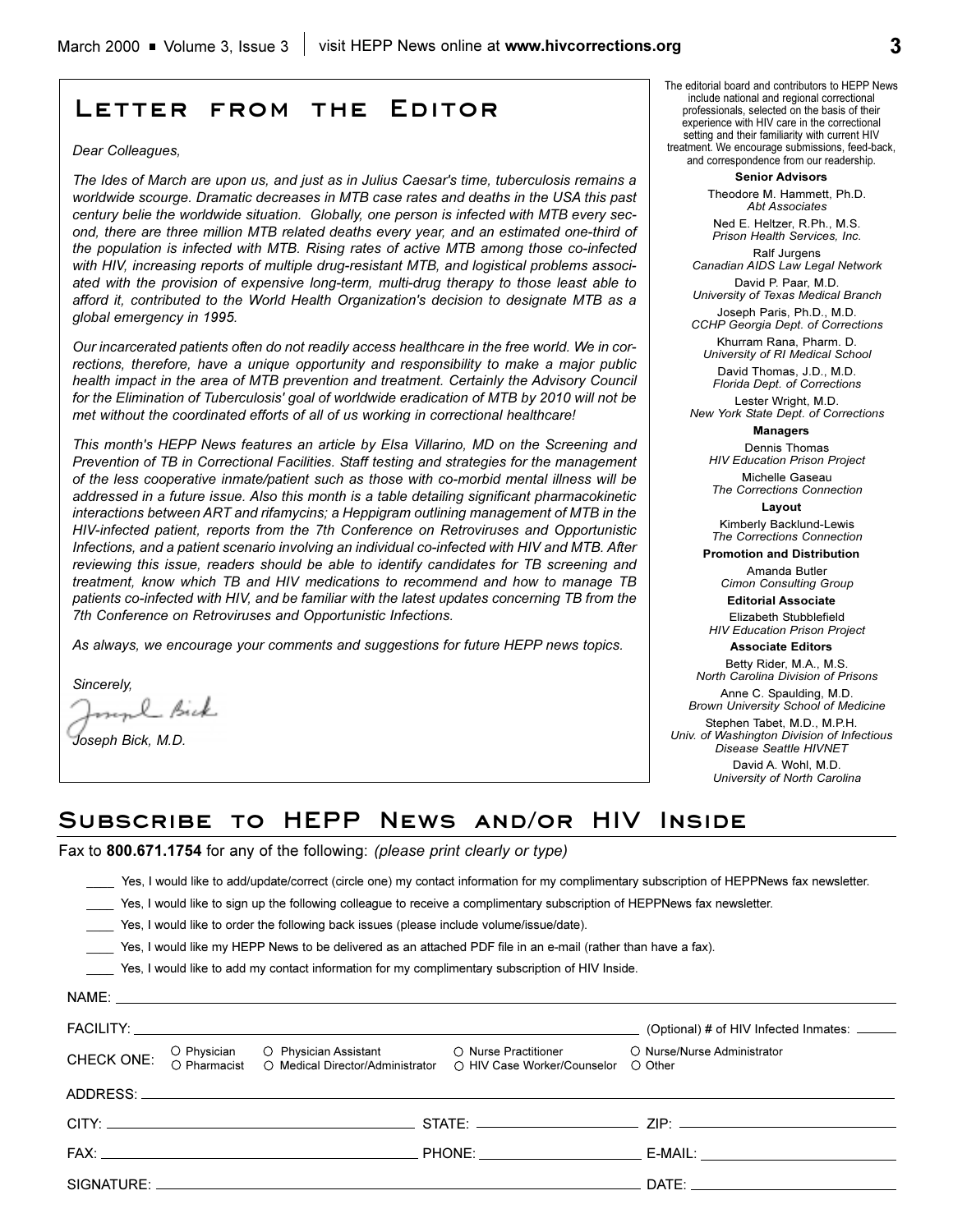## **HEPPigram**

## **Recommended Management Strategies for Patients With Both HIV and Active Tuberculosis**



#### **Screening of TB...**  *(continued from page 2)*

Baseline laboratory testing is not routinely indicated for all persons at the start of treatment for MTB infection, however, based on the relatively high prevalence of chronic liver disease (e.g., Hepatitis B or C, alcoholic hepatitis, or cirrhosis) among the inmate population, baseline hepatic measurements of serum AST (SGOT) or ALT (SGPT) and bilirubin should probably be considered for all persons in this setting. Active hepatitis and end-stage liver disease are relative contraindications to the use of Isoniazid or Pyrazinamide for treatment of MTB infection.

Routine laboratory monitoring during treatment of MTB infection is indicated for persons whose baseline liver function tests are abnormal (>3 times upper level of normal), women who are pregnant, and other persons with a risk of hepatic disease. Laboratory testing may also be indicated for the evaluation of possible adverse effects that occur during the course of treatment (e.g., liver function studies for patients with symptoms compatible with hepatoxicity or a uric acid measurement to evaluate complaints of joint pain). Persons with HIV infection are often treated with multiple drugs in addition to antituberculosis drugs. During the course of treatment for MTB infection all other medications that a person is taking should be reviewed and assessed for potential drug interaction with TB medications. Efforts to manage these potential problems related to drug interactions require the coordinated efforts of clinicians responsible for HIV and TB care (See HEPPigram above).

#### **Conclusion**

Control of TB is an essential element in correctional health care. All correctional facilities, even those in which few cases of TB are expected, should have a written plan for the screening and prevention of tuberculosis. State TB officials are available for consultation on the development of this plan. The strategic application of these interventions, however, should be based on the size and type of the facility and the length of stay of the facility's inmates. All TB control personnel and clinicians who treat inmates or staff should be familiar with the special problems that correctional facilities may face arriving at a diagnosis of TB disease or infection. Upon release from correctional facilities, patients should be refered to local health departments in order to keep the disease under control.

When adherence to MTB infection treatment regimens is identified as a problem following the release of the inmates from the correctional facilities, TB control personnel from these institutions, in collaboration with staff from TB control programs at the local level, should seek and develop well-defined procedures for discharge planning, interagency collaborations, and incentives to return for follow-up appointments. The use of new ultra-short course of therapy that may be completed before release may also significantly benefit the control of correctional facility-related TB.

## **Footnotes** *1*

*The CDC's National Center for HIV, STD and TB Prevention website (http://www.cdc.gov/nchstp/tb) has the most updated guidelines on TB prevention and treat-*

ment, as well as very useful algorithms on TB management. Local TB control officials for each state are also listed at this site.<br><sup>2</sup>Abt Associates is currrently working with CDC on a study of the extent of adherence to CD *cities with higher than average TB incidence. Later this spring, Abt Associates will be sending a mail survey to these jail systems and the public health departments in these jurisdictions. Following the mail survey they will be conducting site visits to about 20 jurisdictions. CDC will use the study results to review the guidelines and consider strategies for enhancing TB control in jails. Jail systems and health departments that are contacted regarding this study are urged to participate. For further information, contact Dr. Mark Lobato, the CDC Project Officer (404-639-8131) or Dr. Ted Hammett, the Abt Associates Project Director (617- 349-2734) 3 Correctional clinicians might find it useful to employ the mini-chest x-ray cassette-type machines with rolls of 1,000 100x100mm exposures. These avoid*

*excessive radiation exposure to frequent visitors to the jail, save space for the storing of films, and are less expensive than full size films.*

**References** *1. Centers for Disease Control and Prevention. Reported Tuberculosis in the United States, 1998. August 1999: 1-67. Available at www.cdc.gov/nchstp/tb.*

*2. U.S. Department of Justice. 1996-1997 Update: HIV/AIDS, STDs and TB in Correctional Facilities. July 1999: 1-97. Available at www.ojp.usdoj.gov/bjs*

*3. Centers for Disease Control and Prevention. Tuberculosis Elimination Revisited: Obstacles, Opportunities, and a Renewed Commitment. Advisory Council for the Elimination of Tuberculosis. MMWR 1999; 48 (RR-9): 1-13.*

*4. American Thoracic Society/Centers for Disease Control and Prevention. Targeted Tuberculin Testing and Treatment of Latent Tuberculosis Infection. Am J Respir Crit Care Med 2000; (In Press). 5. Centers for Disease Control and Prevention. Prevention and Control of tuberculosis in cor-*

*rectional facilities: recommendations of the Advisory Council for the Elimination of Tuberculosis. MMWR 1996; 45 (RR-8): 1-27*

*6. Core Curriculum on Tuberculosis: What the Clinician Should Know, Third Ed. U.S. Department of Health and Human Services, Centers for Disease Control and Prevention, 1994.*

*7. American Thoracic Society/Centers for Disease Control and Prevention. Treatment of Tuberculosis and Tuberculosis infection in Adults and Children. Am J Respir Crit Care Med 1994; 149: 1359-74*

*8. U.S. Department of Health and Human Services. Controlling TB in Correctional Facilities. Atlanta, Georgia: Centers for Disease Control and Prevention, 1995*

*9. Ferebee SH. Controlled chemoprophylaxis trials in tuberculosis: a general review. Adv Tuberc Res 1970;17:28-106. 10. Ferebee SH, Mount FW. Tuberculosis morbidity in a controlled trial of the prophylactic use*

*of isoniazid among household contacts. Am Rev Respir Dis 1962;85:490-521. 11. International Union Against Tuberculosis Committee on Prophylaxis. Efficacy of various durations of isoniazid preventive therapy for tuberculosis: five years of follow-up in the IUAT*

*trial. Bull WHO 1982;60:555-64.*

*12. Comstock GW, Ferebee SH. How much isoniazid is needed for prophylaxis? Am Rev Respir Dis 1970;101:780-2.*

*13. Comstock GW. How much isoniazid is needed for prevention of tuberculosis among immunocompetent adults? Int J Tuberc Lung Dis. 1999;3:847-50.*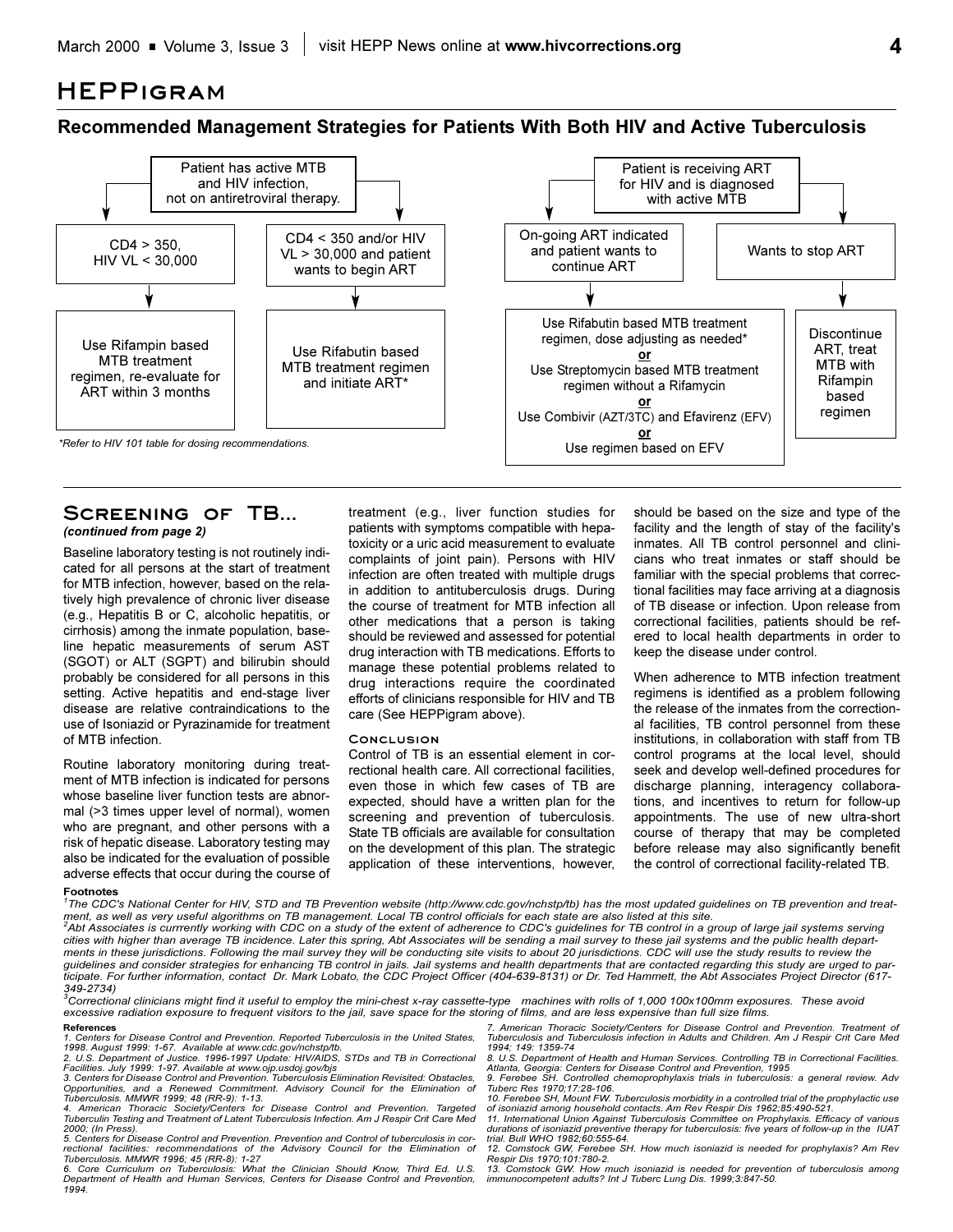## **Ask the Expert**

**Case:** *JS is a 44 year-old male who has been incarcerated multiple times since the age of 22. He has a history of IVDU and crack cocaine use, and was diagnosed with HIV in 1988 and HCV in 1996. He refused antiretrovirals until May 1998, when he enrolled in ACTG 388 (AZT, 3TC, and efavirenz). At therapy initiation, CD4 was 22 and CD4% 1.8. The patient did well until July 1998 when AZT was discontinued because of anemia and replaced with d4T. Four weeks later the patient became febrile (105.1 F), tachycardic (130), tachypnic (28), but blood pressure was normal (110/70). The patient also complained of non-productive cough for two months and weight loss. At this time the CD4 was 95 and CD4% 7.3, HIV-1 RNA 130,000 copies/mL.*

#### **Expert Response: Dr. Joseph Bick, M.D.** *California Department of Corrections, California Medical Facility, Vacaville*

For those of us practicing in congregate living environments (CLE) such as jails and prisons, JS's diagnosis must be tuberculosis (TB) until proven to be otherwise. Clearly TB is not the most common cause of pneumonia in those who are HIV infected, but because of

## *In designated HIV CLEs, progression to active TB can occur within four to six weeks after infection and quickly result in an epidemic.*

the devastating public health consequences of a missed or delayed diagnosis, it must be ruled out. An aggressive approach is all the more important in those systems that cluster immunodeficient inmates. In designated HIV CLEs, progression to active TB can occur within four to six weeks after infection and quickly result in an epidemic.

Faced with JS's presentation, then, the decision must be to place the patient in a negative pressure respiratory isolation room and treat as a TB suspect case. This entails initiating empirical four drug antitubercular therapy (unless major contraindications exist) inducing three sputums for AFB stain and culture, and reporting the patient to the public health department as a TB suspect case.

S. pneumonia, H. influenza, and other bacteria remain the most common causes of pneumonia in those who are HIV infected. Notably, over 80% of S. pneumonia clinical isolates are contained in the current vaccine and are therefore potentially preventable. If the patient's CD4 count is <200, pneumocystis becomes a common cause of pneumonia. Although there is considerable overlap in the presentation of pneumonia due to various organisms, there are some clues to help with the diagnosis. If the PaO2 is <75, the LDH >400, the infiltrates have an interstitial pattern, and the patient has dyspnea on exertion the diagnosis is more likely to be PCP than TB. If weight loss is a prominent feature, the diagnosis is more likely to be TB. However, none of the features is specific enough to enable one to eliminate the possibility of TB.

The presentation of TB can vary depending upon the immune status of the patient. In those with CD4 counts >400, TB is usually a reactivation disease and classically presents with upper lobe disease with or without cavitation. In this setting, extrapulmonary disease is uncommon. In those with lower CD4 counts, 30-50% of cases are primary progressive (active disease develops shortly after infection) rather than reactivation. 25-35% of these patients will have extrapulmonary disease, often in the lymph nodes or bone marrow. Blood cultures are positive 25-50% of the time. The most common chest x-ray abnormality is mediastinal or hilar adenopathy. A diffuse reticulonodular pattern is common. Induced sputum smears are positive in 40-50% of cases of pulmonary TB. Specimens obtained by bronchioalveolar lavage stain positive 50- 60% of the time, and cultures are positive in 80-90% of cases.

If a cavity is present on chest x-ray, tuberculosis is the most likely cause. Other organisms that commonly cause cavitary lesions include cryptococcus, coccidioidomycoses, and histoplasmosis. Cryptococcus can present with a reticulonodular pattern, or nodules that may cavitate. For those who have traveled to the southwest, coccidioidomycoses often presents with a reticulonodular pattern and can cause thin walled cavities. For those who have been along the Mississippi valley or in Central/South America, histoplasmosis can present with one to two millimeter nodules that can cavitate. Less common causes of cavities include staphylococcus, pseudomonas, rhodococcus, blastomycoses, and non-tuberculous mycobacteria.

*Silver and AFB stains of sputum were negative, and a sputum gram stain showed gram-positive rods. Chest x-ray showed multiple 1- 3mm radiopaque lesions on both lung fields. Bronchial lavage was negative for fungus, PCP, AFB stain and malignancy. Previous chest x-ray on June 1998 was normal. Patient was initially treated empirically with Bactrim 5 mg/kg I.V. Q 6 h. A DNA probe was positive for MTB complex. A lung wedge biopsy was negative for malignancy, fungus, and for AFB. Patient was placed in respiratory isolation and treated with INH, Rifabutin, Ethambutol, and Pyrazinamide in addition to the above antiretrovirals, with a diagnosis of miliary Tuberculosis.*

In JS's case, a gene probe from one of his respiratory specimens was positive for TB. We should all ensure that the labs which process our mycobacterial specimens do in fact utilize a bactec sys-

*We should all ensure that the labs which process our mycobacterial specimens do in fact utilize a bactec system and gene probe technology so that positive diagnoses can be made promptly.*

tem and gene probe technology so that positive diagnoses can be made promptly. JS was placed on antitubercular therapy, and, I assume, was released from isolation after 1) he was clinically improved, 2) he had received two weeks of directly observed antitubercular therapy (DOT), and 3) he had three consecutive negative sputum smears for AFB. His TB regimen was selected taking into account potential pharmacokinetic interactions with his ART.

*The patient did well until February 1999 when he developed mild confusion, ataxia and memory loss.*

The differential diagnosis at that time was broad, and included drug intoxication, hepatic encephalopathy from his known Hepatitis C, electrolyte abnormalities, endocarditis from his IVDU with CNS *Continued on page 6*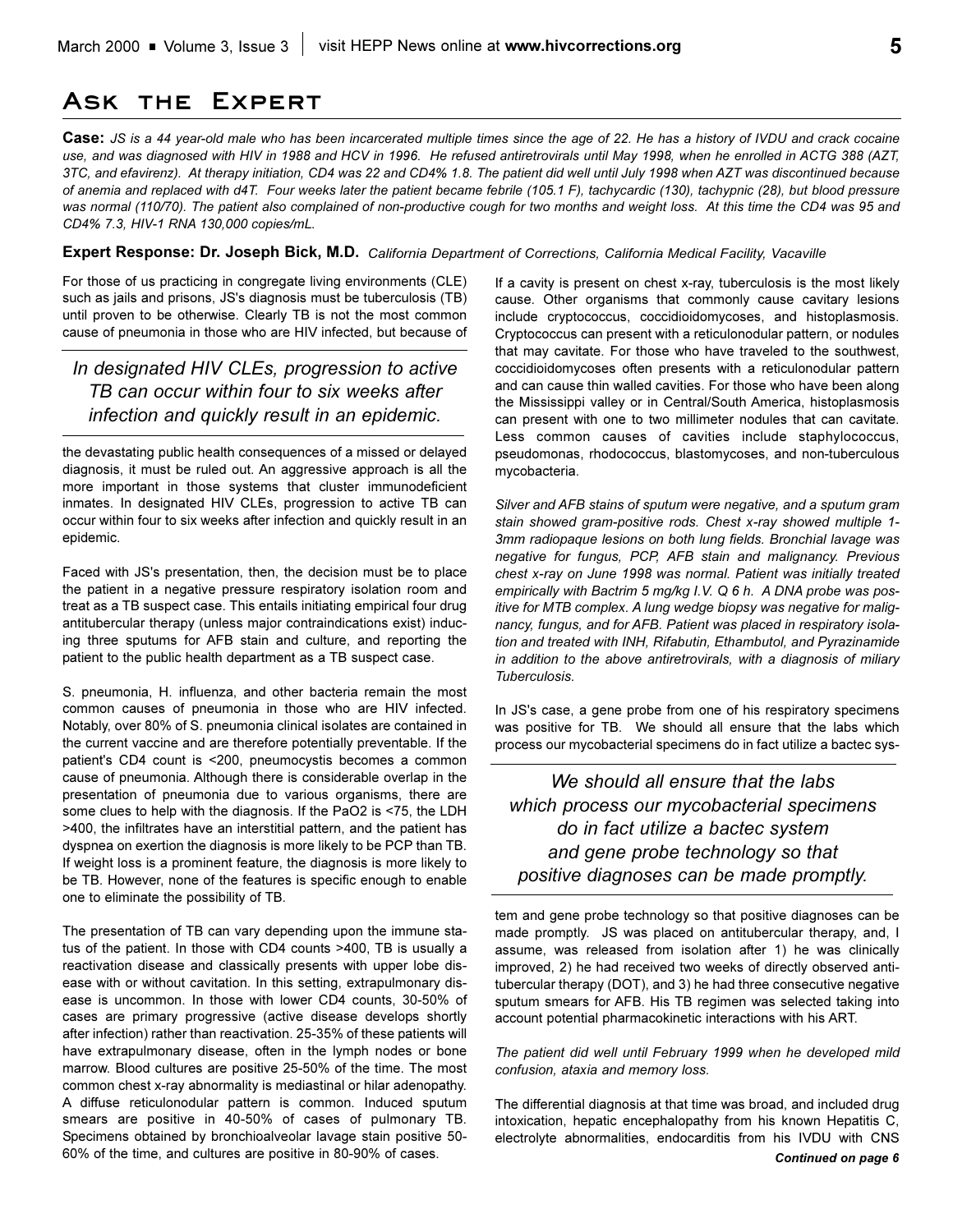## **Conference News**

#### **Tuberculosis and Opportunistic Infection Highlights from the 7th Conference on Retroviruses and Opportunistic Infections**

*The 7th Conference on Retroviruses and Opportunistic Infections was held January 30 through February 2, 2000, in San Francisco, CA. The following is a synopsis of the abstracts that were relevant to tuberculosis. Next month's issue of HEPP News will review the abstracts related to HIV resistance from the Retrovirus conference.*

#### **Abstract 246**

This Swiss cohort study evaluated the safety of stopping or withholding primary prophylaxis for disseminated Mycobacterium avium (dMAC) in those whose CD4 count had risen while on ART from <50 to >100. In 253 patients followed for 364 patient-years, no cases of dMAC developed.

#### **Abstract 247**

CPCRA study 048 evaluated the benefit of weekly dMAC prophylaxis with azithromycin vs. placebo in those with CD4 previously <50 but now >100 while on ART. 520 patients were followed for a median of 12 months. There were no differences in the percent of individuals who developed dMAC, progression of HIV disease, bacterial pneumonia, or death in the treatment vs. placebo groups.

#### **Abstract 255**

This Italian observational study evaluated the risk of HIV infected patients developing active MTB based upon their receipt of ART. Those on no ART had a markedly increased risk as compared to those on ART. Those on at least three agents had one half the risk of those on two agents.

#### **Abstract 258**

This abstract from Florida described paradoxical reactions in HIVinfected patients under treatment for MTB who were started on ART. Six patients developed new or worsening CNS lesions after the initiation of ART that did not respond to empiric anti-toxoplasma therapy. Symptoms included headache, weakness, mental status changes, new seizures nausea and emesis. Symptoms began a median of 18 days (10-59) after initiation of ART. All patients required corticosteroids. (See this month's expert case for a discussion of immune reconsitution syndrome).

#### **Abstract 243**

In ACTG 88, PCP prophylaxis was withdrawn from two groups: 144 patients with a past history of CD4<100 but now >200 while on ART and 125 patients with a past history of PCP who now had >200 CD4 while on ART. During a follow-up of 46 weeks, no patients in either group developed PCP.

#### **Abstract 230**

In this Spanish study, 302 patients with HIV, a past CD4<100, and positive toxoplasma serology currently on ART with CD4 >200 and VL<5000 for at least three months were randomized to either continue or stop toxoplasma prophylaxis. After a 10-month follow-up, there were no cases of toxoplasma encephalitis or death in either group.

#### **Abstract 231**

This Roche study evaluated an oral ganciclovir prodrug valganciclovir vs. intravenous ganciclovir in the induction and maintenance therapy of 160 patients with newly diagnosed CMV retinitis. Both regimens yielded similar results in terms of response to therapy and time to progression.

#### **Abstract 250**

This intriguing small study (six patients) from UCSF looked at discontinuing cryptococcal meningitis maintenance therapy in HIV infected patients who were asymptomatic for at least four months, had received 12 months of fluconazole, had CD4 >150, and were receiving ART for at least four months. During eight weeks of followup, none of the patients became symptomatic or had increases in their serum or CSF cryptococcal antigen titres.

#### **Ask the Expert...**  *(continued from page 5)*

emboli, PML, CNS infectious etiologies such as neurosyphilis, cryptococcus, toxoplasmosis, and a variety of viral encephalitides. If the results of serum glucose, electrolytes, ammonia and CBC did not readily explain his condition, the next step would be to proceed to a brain scan followed by a lumbar puncture.

#### *A CT scan of the brain showed multiple supratentorial hyperdense lesions. MRI of the brain showed multiple enhancing lesions in the central hemispheres.*

In JS's case, a brain scan revealed multiple enhancing lesions, which in the setting of HIV disease is most likely due to toxoplasmosis or malignancy (i.e. lymphoma). I will assume that JS had been receiving all of his TB therapy by DOT, his isolate was found to be pansusceptible and had adhered perfectly. If that were not the case, one would also need to worry about CNS tuberculomas as the etiology of his current presentation.

In HIV infected patients with CD4 <200, multiple ring enhancing lesions on brain scan, and a positive serum toxoplasma IgG, the usual practice is to initiate empirical anti-toxoplasma therapy. If there is a lack of response at two weeks, one should consider brain biopsy to rule out other etiologies. In those with less classic brain scan presentations and/or negative toxoplasma IgG, one might consider earlier biopsy. In JS's case, his ART had resulted in a dramatic improvement in his immunologic status with an increase in his CD4 to 580.

*On April 1999 a brain biopsy showed tuberculosis encephalitis.*

Since the widespread use of highly active ART, numerous syndromes have been described which have been attributed to the host's improved ability to mount an effective immune response to various pathogens. Even in the setting of effective therapy against various opportunistic infections, ART induced immunologic recovery has led to apparent clinical deterioration. Mycobacterium avium has worsened with mesenteric and thoracic adenopathy, CMV retinitis has presented or worsened, chronic Hepatitis B has flared, and TB has worsened with the recurrence of fevers and lymphadenopathy.

Certainly, clinicians must always be on the lookout for a new opportunistic infection (OI) or non-adherence to OI therapy as the cause of such syndromes. However, in the setting of newly initiated ART with virologic and CD4 responses, one must consider the possibility that the patient is experiencing an IRS and not treatment failure.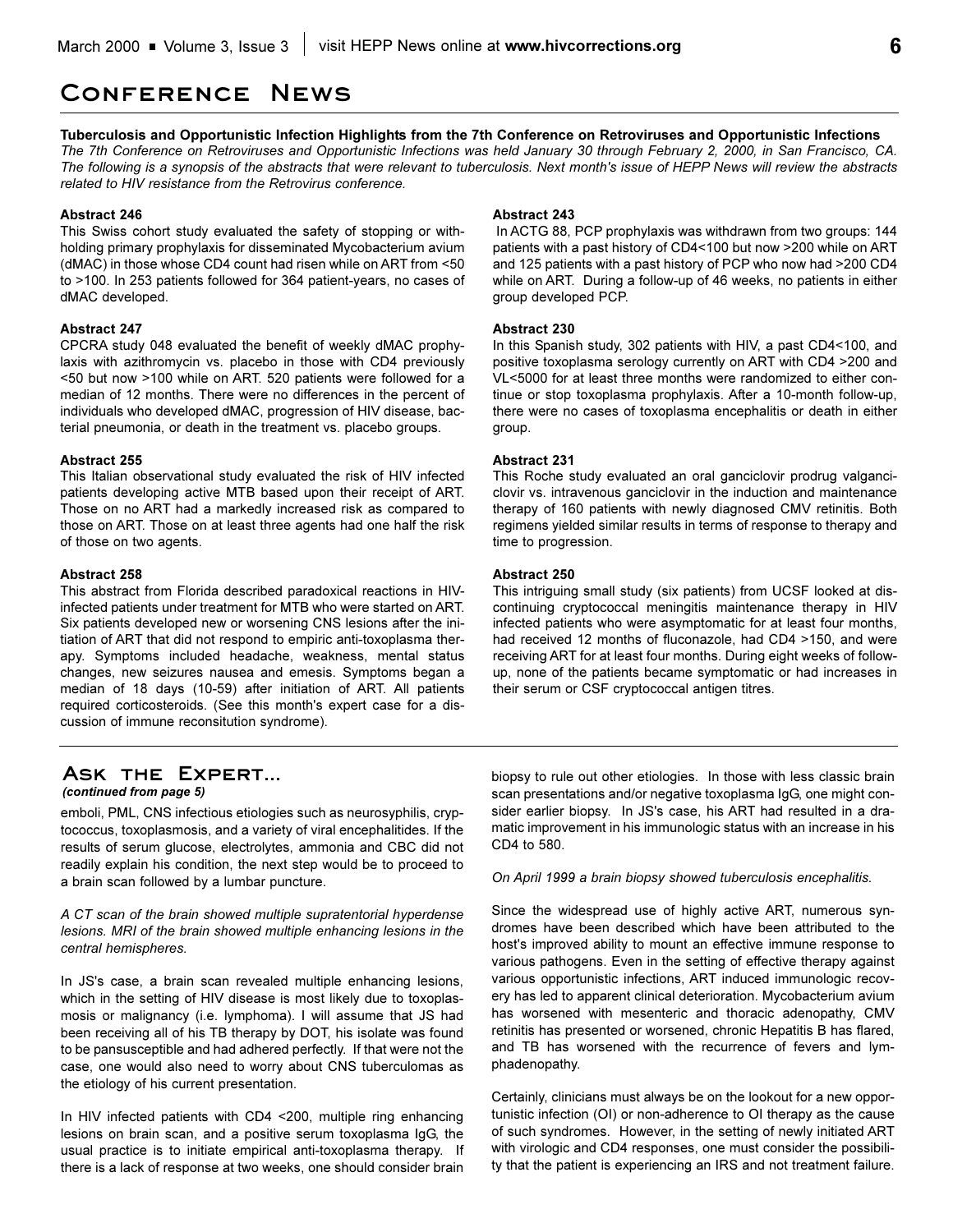## SAVE THE DATES

**Clinical Updates in Correctional Health Care: A Multi Disciplinary Educational Conference** *March 19-21, 2000* New Orleans, Louisiana Call: NCCHC 773.880.1460 Fax: 773.880.2424 Visit: www.ncchc.org

#### **HIV Pathogenesis, Antiretrovirals, and Other Selected Issues in HIV Disease Management**

*March 22, New York, NY April 19, Chicago, IL Aptil 25, San Francisco, CA May date TBA, Dallas, TX and Washington, DC* Call: 415.56.6725 Fax: 415.56.6740 E-mail: cme@iasusa.org Visit: www.iasusa.org Sponsor: International AIDS Society

**National Conference on Pharmaceutical Care to Underserved Populations** *April 3-4, 2000* Chapel Hill, NC Call: 919.966.8138 Email: steve\_moore@unc.edu Sponsors: School of Pharmacy and Cecil Sheps Center for Health Services Research, UNC at Chapel Hill, HRSA, NC Assn of Pharmacists CME available

**10th International Symposium on Viral Hepatitis and Liver Disease** *April 9-13, 2000* Marriott Marquis, Atlanta Hilton Towers & Hyatt Regency Hotel Atlanta, GA Call: Harold Margolis 404.639.2339 Visit: www.HEP2000.com

#### **HIV Prevention with Incarcerated Persons**

A Public Health Training Network Satellite Broadcast *April 27, 2000 1:00-3:00 PM EST* Call: 800.458.5231 or TTY 800.243.7012 Visit: www.cdcnpin.org/broadcast Sponsor: CDC's National Prevention Information Network

**10th Annual Clinical Care Options for HIV Symposium** *May 4-5, 2000*  Scottsdale, AZ

Call: 888.391.3996 Fax: 508.528.7880 Email: registration@mail.medscape.com Visit: http://hiv.medscape.com/ symposium2000 Sponsors: N.W. Univ. Medical School Comprehensive AIDS Center

**Drug Use, HIV and Hepatitis: Bringing it All Together**  *May 7-10, 2000* Baltimore, MD Call: 877.565.3693 Fax: 301.565.3710 Visit: www.chhatt.net/conference.html Sponsors: CSAT of SAMHSA, NIDA of NIH, and the CDC.

## **News Flashes**

#### **HAART May Allow Discontinuation of CMV Prophylaxis**

Anti-CMV maintenance therapy likely can be safely stopped in some patients on HAART with Cytomegalovirus (CMV) retinitis if CD4+ cell counts are stable or increasing and have been higher than 0.10x109/L for at least 3 months. Immune recovery in patients receiving HAART has been effective in controlling opportunistic infections, but it may also result in intraocular inflammation, which can have adverse effects on the eye. Scott Whitcup, MD, discusses the prevalence of uveitis among 28 patients who have demonstrated a similar clinical course in the February 2 issue of JAMA, (Whitcup, C. JAMA 2/2/2000;283: 653-257.)

#### **FDA Approves Once Daily Dosing for Didanosine**

Once-daily dosing is approved for didanosine (200mg tablets), meaning two 200mg tablets once a day. This new dosing exposes patients to 50% less antacid buffer per daily does. The 200mg tablet should not be used for BID dosing, since two tablets are required for adequate buffering. For more information, go to http://www.fda.gov/cder/approval/

#### **GAO Releases Study on Women in Prison**

The nation's female inmate population in state and federal prisons in the 1990s doubled, growing faster than the male population, according to a study released January 31 by the General Accounting Office. The study, commissioned by Del. Eleanor Holmes Norton (D-D.C.), also found that the majority of women in prison are incarcerated for nonviolent crimes, are mothers and are incarcerated at great distances from their children, and that women in prison are more likely to suffer from HIV infection and mental illness than men are. The GAO looked specifically at the federal Bureau of Prisons, the California Department of Corrections and the Texas Department of Criminal Justice-the nation's three largest prison systems. Female incarceration for violent crimes in state prisons has decreased from 49 percent in 1979 to 28 percent in 1997, and for property crimes from 37 percent to 27 percent in that period. These findings suggest that women are being incarcerated for drug crimes committed often to feed drug habits and for less serious property crimes than men. The full report is available at

http://www.gao.gov/audit.htm.

#### **FDA Public Health Advisory: St. John's Wort, Indinavir and other drugs**

The Food and Drug Administration (FDA) issued a Public Health Advisory February 10, 2000 alerting health providers to the risk of drug interactions with St. John's Wort and Indinavir and other drugs. Results from a study conducted by the National Institutes of Health showed a significant drug interaction between St. John's Wort (hypericum perforatum), an herbal product sold

as a dietary supplement, and Indinavir, a protease inhibitor used to treat HIV infection. In this study, concomitant administration of St. John's Wort and Indinavir substantially decreased indinavir plasma concentrations, potentially due to induction of the cytochrome P450 metabolic pathway. Consequently, concomitant use of St. John's Wort with PIs or NNRTIs is not recommended because this may result in suboptimal antiretroviral drug concentrations, leading to loss of virologic response and development of resistance or class cross-resistance. For more information, refer to Piscitelli et al. Lancet. 2/12/2000. The health advisory is available at http://hivatis.org/stjohn.html?list

#### **World Tuberculosis Day 2000 Approaches**

World TB Day on March 24, 2000 marks a key date for mobilizing political will and encouraging the involvement of civil society in the global efforts to stop TB. The theme, "Forging new Partnerships to Stop TB," is a call to reach out beyond the TB community and to mobilize new TB constituencies such as international agencies and organizations, women's groups, human rights groups, HIV/AIDS groups, and others to join the global movement to stop TB. For more information go to the WHO TB home page: http://www.who.int/gtb/index.htm

## **W Variant Outbreak of TB Identified with**

**Population-Based Molecular Epidemiology** Variants of the New York City Strain W of M tuberculosis (TB) were identified in New Jersey using a more sensitive type of epidemiologic study. The population-based cross-sectional study revealed that the TB outbreak in New Jersey included two types of the multi-drug resistant strain W. Groups A (43 patients) shared a unique banding motif not shared by other W family isolates, and group B (25 patients) included strains that did not have that motif. Patients in group A were more likely to be US-born (91%), black (76%), HIV-infected (40%) and residents of urban northeast New Jersey counties. According to Bifani et al, the findings are useful in showing epidemiological outbreak patterns, and they helped to identify a previously unknown outbreak in a specific area. (Bifani PJ, Mathema B, Liu Z, et al. JAMA. 12/29/99; 282(24): 2321).

#### **Coming Next Month . . .**

#### **April HEPP News**

*Main Article:* Dr. Rick Altice will discuss the latest news about HIV drug-resistance testing. *HIV 101:* Review how to read a gel diagram for common gene mutations.

*Ask the Expert:* Discuss a deep salvage case. *Spotlight:* Highlight the Florida DOC's genotyping plan.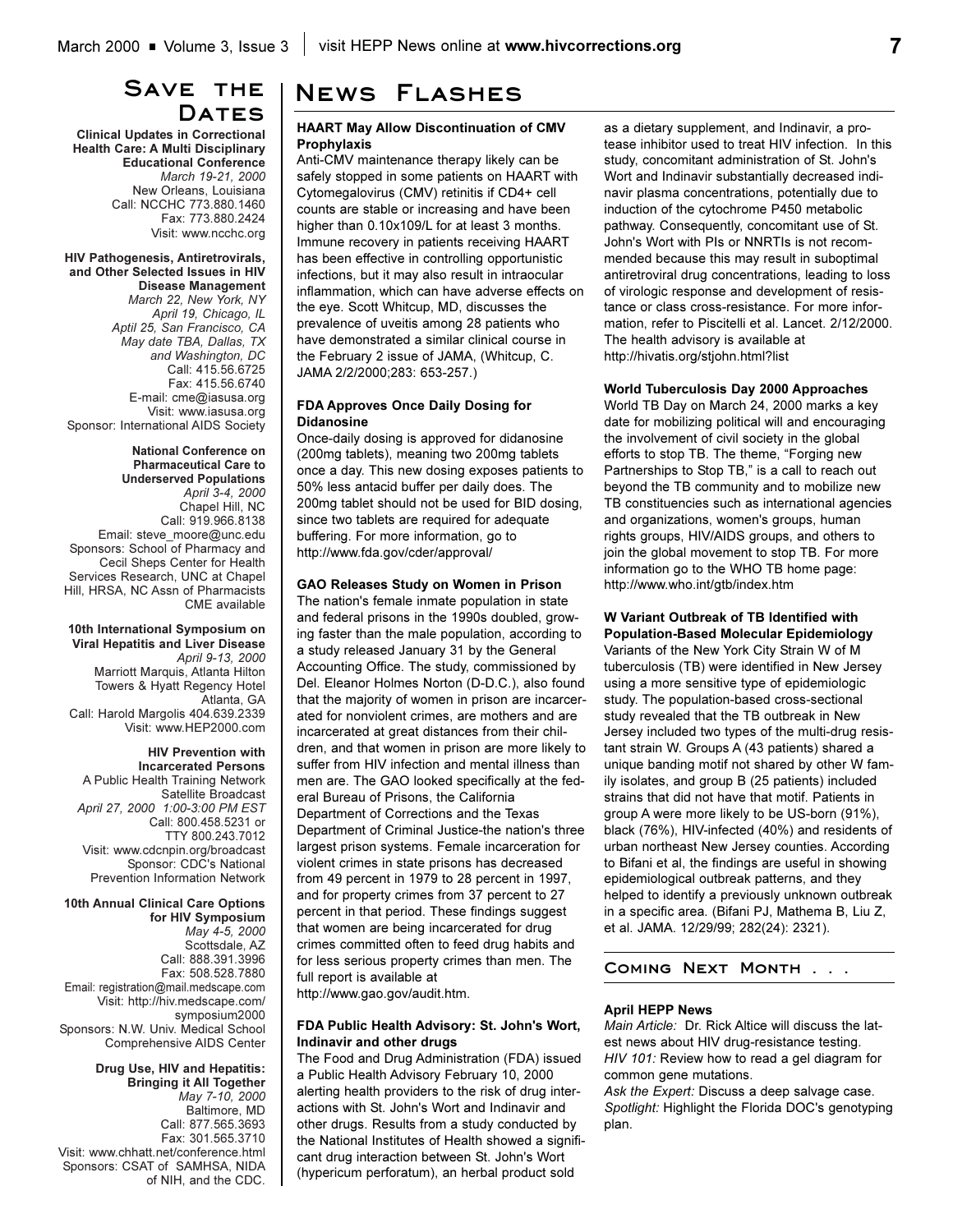# **Antiretroviral Agents and Rifamycins**

| <b>ANTIRETROVIRAL</b><br><b>AGENT</b> | <b>RIFAMPIN</b>                                          | <b>RIFABUTIN</b>                                                                                                  |
|---------------------------------------|----------------------------------------------------------|-------------------------------------------------------------------------------------------------------------------|
| NRTI <sub>s</sub> *                   | No significant interaction                               | No significant interaction                                                                                        |
| Nevirapine (NVP)                      | NVP decreased 37%. Co-administration<br>not recommended. | No data                                                                                                           |
| Delavirdine (DLV)                     | DLV decreased 96%. Co-administration<br>contraindicated  | DLV decreased 80%. Rifabutin increased 100%.<br>Co-administration not recommended                                 |
| Efavirenz (EFV)                       | EFV decreased 25%. No dose change required.              | EFV not changed. Rifabutin decreased 35%.<br>Increase Rifabutin to 450mg QD.                                      |
| Ritonavir (RTV)                       | RTV decreased 35%. No data available on dose<br>change.  | Rifabutin increased 400%. Decrease Rifabutin<br>to 150mg QOD.                                                     |
| Saquinivir (SQV)                      | SQV decreased 84%. Co-administration<br>contraindicated. | SQV decreased 40%. Co-administration<br>not recommended.                                                          |
| Nelfinavir (NFV)                      | NFV decreased 82%. Co-administration<br>contraindicated. | NFV decreased 32%. Rifabutin increased 200%.<br>Decrease Rifabutin to 150mg QD and increase IDV<br>to 1000mg TID. |
| Indinavir (IDV)                       | IDV decreased 89%. Co-administration<br>contraindicated. | IDV decreased 32%. Rifabutin increased 200%.<br>Decrease Rifabutin to 150mg QD and increase IDV<br>to 1000mg TID. |
| Amprenavir (AMP)                      | AMO decreased 82%. Avoid co-administration.              | AMP decreased 15%. Rifabutin increased 193%.<br>No change in AMP. Decrease Rifabutin to 150mg QD.                 |

*\*Nucleoside reverse transciptase inhibitors.*

*Modified from Guidelines for the Use of Antiretroviral Agents in HIV Infected Adults and Adolescents, MMWR October 30, 1998 / 47(RR20); 1-51. Available at www.cdc.gov/mmwr*

# **Resources**

#### **Updated** *Guidelines* **available on the Web**

The updated *Guidelines for the Use of Antiretroviral Agents in HIV-Infected Adults and Adolescents* is now available on the HIV/AIDS Treatment Information Service (ATIS) at www.hivatis.org in both portable document format (PDF) and web format. Single copies can be ordered at 800.448.0440 or e-mail atis@hivatis.org.

#### **TB Websites:**

**Morbidity and Mortality Weekly Report on Tuberculosis:** October 30, 1998 / 47(RR20);1-51 www.cdc.gov/mmwr

**Francis J Curry National Tuberculosis Center** http://www.nationaltbcenter.edu

**Post-Exposure Prophylaxis Network** http://epi-center.ucsf/edu/PEP/pepnet.html

**NJ Medical School National TB Center** http://www.undnj.edu/ntbc

**Brown University TB/HIV Research Lab** http://www.brown.edu/research/TB-HIV\_Lab/

**World Health Organization Tuberculosis Website** http://www.who.int/gtb/index.htm

**CDC's National Center for STD, HIV, and TB Prevention** http://www.cdc.gov/nchstp/od/nchstp.html

#### **Related Websites:**

**Medscape HIV/AIDS** http://hiv.medscape.com

**Johns Hopkins AIDS Service** http://www.hopkins-AIDS.edu

**JAMA HIV/AIDS Information Center**

http://www.ama-assn.org/special/hiv

**International Association of Physicians in AIDS Care (IAPAC)** http://www.iapac.org

**7th Conference on Retroviruses and Opportunistic Infections** http://www.retroconference.org/

**Doctor's Guide to the Internet: a straightforward guide to internet medical resources** http://www.docguide.com

**AEGIS-AIDS Education Global Information System** http://www.aegis.com

**Telephone Numbers:**

**National Clinicians' PEP Hotline:** 888.448.4911

**National TB Center at the NJ Medical School:** 973.972.3270

**TB Infoline** 800.4TB.DOCS

**National HIV Telephone Consultation Services:** 800.933.3413

**CDC National AIDS Hotline (24 hours):** 800.342.AIDS